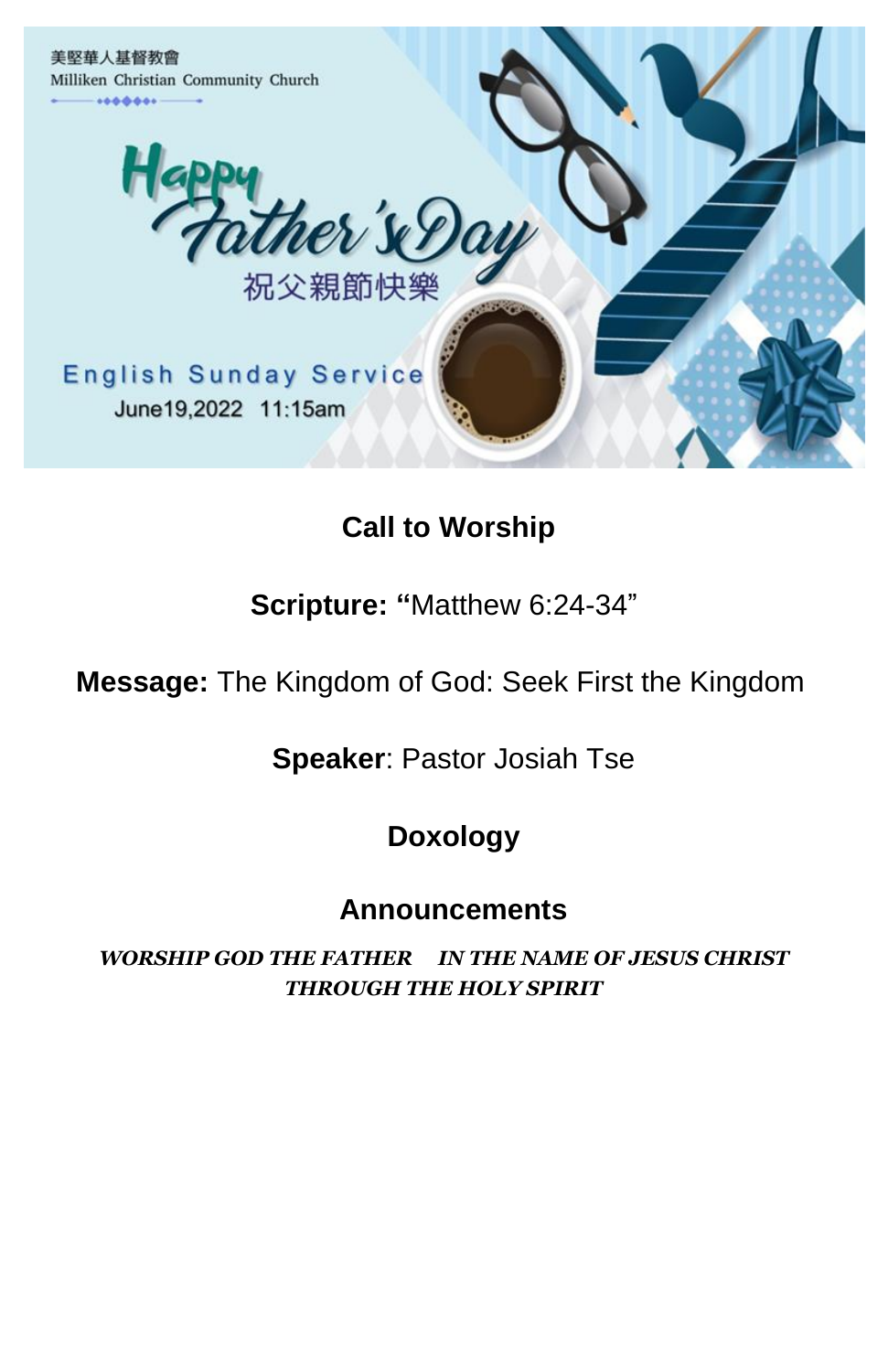# **ANNOUNCEMENTS**

- 1. Welcome all to M3C English Service. May God's peace be with you!
- 2. The church will continue to use the hybrid in-person and live stream service format.
- 3. Today is Father's Day and we want to thank God for our parents, and especially to our fathers, for their love, care, and dedication in raising the family for God.
- 4. ECB will meet on Tuesday, June 21<sup>st</sup> at 7:00 pm in Zoom. All coworkers please attend.
- 5. English Congregation will have a Family DAY BBQ after today's service at 1:00pm. All are welcome!
- 6. Thank God, Mrs. Meiying and Mr. Shiwai Wong are being baptized in Cantonese congregation today, please pray for them and may Lord to strengthen their faith.
- 7. Canada Day Outreach Event July 1<sup>st</sup> 11:00am to 2:00pm. Game booths, music performance and prayers for Canada. Brothers, sisters, and our neighbors all are welcome to attend.
- 8. Children's Ministry: The church has hired Jeffrey Zhu, Euan Ho and Sherman Lee as summer interns from June to August. Please pray for their ministry.
- 9. For instructions on how to set up an online offering donation, please visit our website mccc.on.ca

#### **Prayer**

### *A: World & Mission*

- 1/Continue to pray for the world as the pandemic continues in varying severities across different countries.
- 2/Continue to pray for peace between Ukraine and Russia and for the safety and deliverance of the civilians.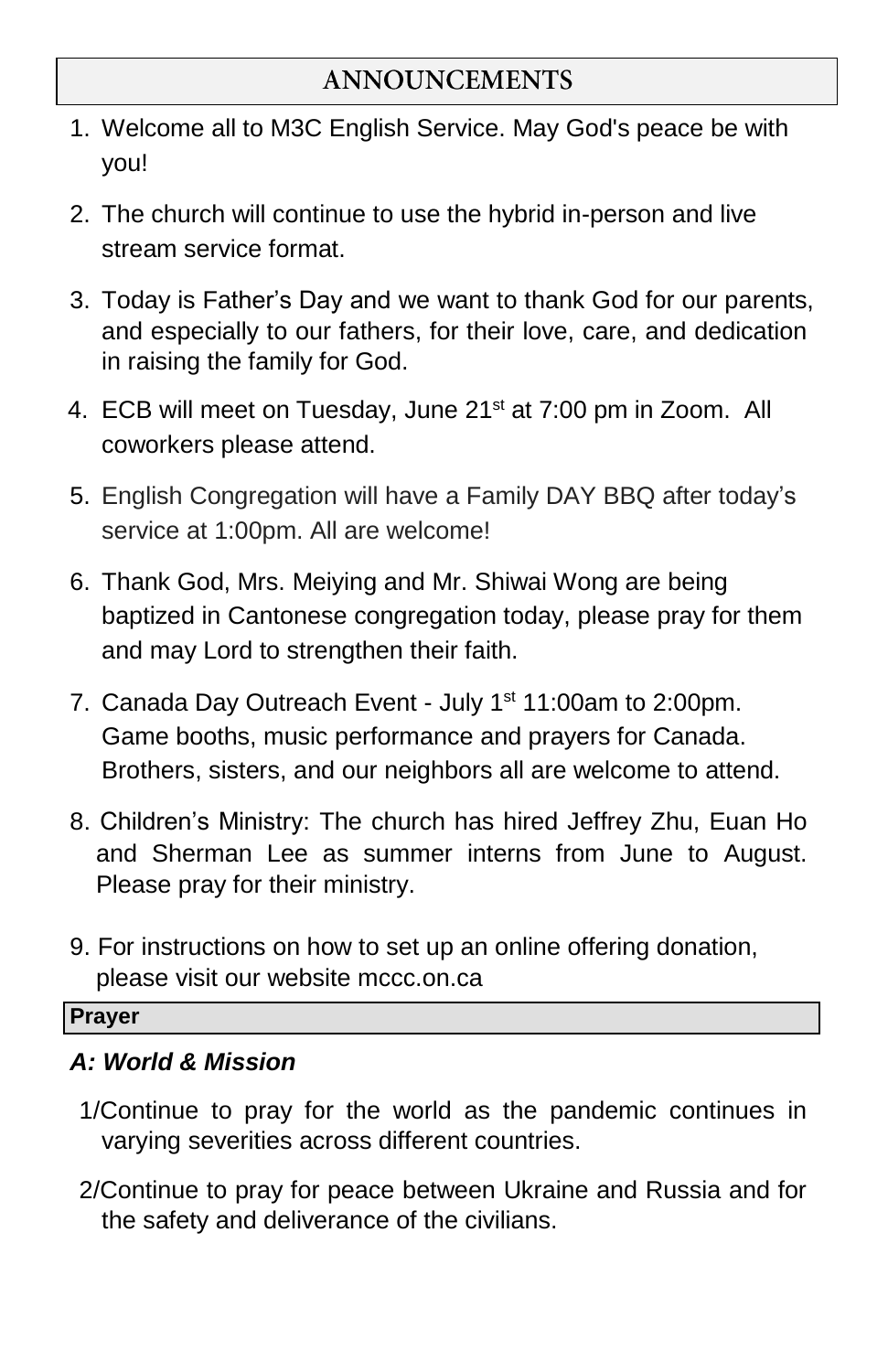### *B: Neighboring Community*

1/ Continue to pray for a decrease in violent crimes across the GTA. There was a shooting in North York this past week. Pray for the affected community and the safety of residents.

# *C: Church Community*

- 1/ Our congregations:
	- Pray for our missionaries, Pastor Henry & Wendy who are in Taiwan continuing their missionary work.
	- Pray for the church's transition back to an in-person and live stream hybrid format. Pray that our church community will be able to meaningfully reconnect with one another following the lifting of certain restrictions.
	- Pray for our missionaries whom our church has adopted:

Rev. Tan Yone & Susan Cha (Myanmar), Doris Lui-yee (East Asia), Rev. Colin McCartney (Toronto), Pastor Peter & Elaine Yoon (Indonesia), Pastor Gilman Ho (AFC), Pastor Louis & Felain Lam (Germany), Rev. C.Y. Yan (Ontario), Rev. John & Karen Loh (Mexico), and Rev. Derek & Chantal Chen (New Guinea), NEXT project (Power to Change), Alliance Global Serve Canada, Hudson Taylor Centre (Tyndale Seminary), Xiao Dan Gang (CBM), Sam & Linda Ling (Interserv)

- 2/ English Ministry Needs:
	- Pray for the summer months as our ministries continue more inperson gatherings: July 1<sup>st</sup> Canada Day event, Summer Day Camp, Adelphoi Retreat, STM to Thunder Bay and Softball.
	- Continue to pray for all of our families with young children, that they would continue to receive strength from God to parent their children and for us to support them as a church community.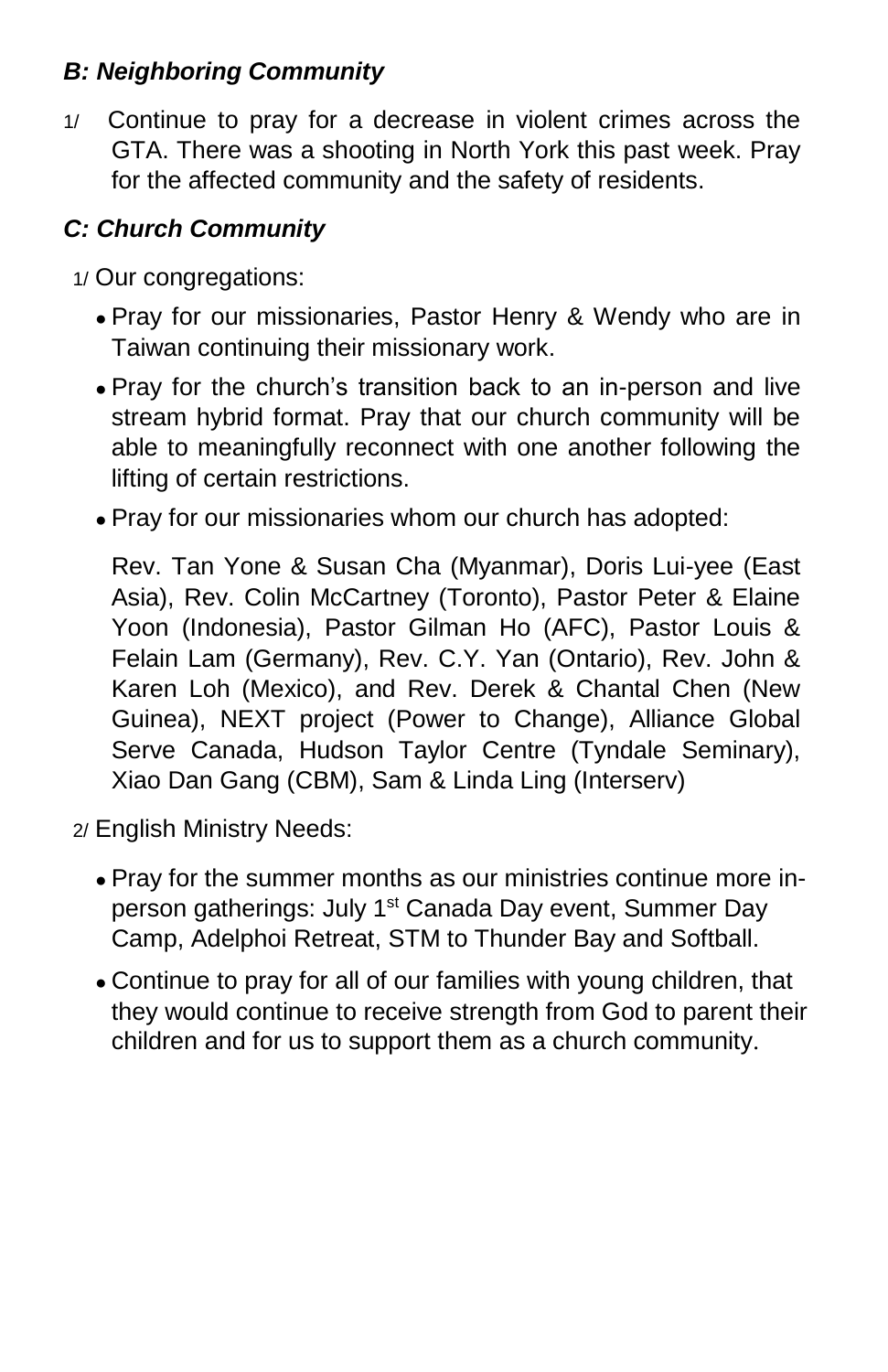| <b>Fellowship/</b><br><b>Ministry Activity</b> | Date                                | <b>Information</b>                              |
|------------------------------------------------|-------------------------------------|-------------------------------------------------|
| Youth 144<br>(Grade 6-12)                      | June 25 <sup>th</sup>               | Youth 144 Last<br>Gathering for the<br>Semester |
| Adelphoi<br>(Uni/College +<br>Young Career)    | June $26th$ @ 9:30am                | Interpretation of<br>Scripture (Part 2)         |
| Elijah (Career<br>and Young<br>Families)       | Men's Group: June 26th              | Men's Group:<br>Planning session                |
|                                                | <b>Brunch Gathering July</b><br>TBA |                                                 |
| Emmanuel<br>(Families)                         | Postponed                           | Hiking                                          |
| <b>Friday Night</b><br><b>Prayer Meeting</b>   | Friday nights @ 7:30pm              | Contact Pastor Josiah<br>for Zoom Link.         |

## **ACEM News (June 19, 2022)**

1. ACEM Conference will be held on June 26 (Sunday) at 3:00 p.m. – 5:00 p.m. at TCCC (Side Chapel), where several items will be discussed and voted upon.

All delegates are required to attend.

2. Urbana 2022 will be held on December 28 - 31, 2022 at downtown Indianapolis, Indiana. Subsidy will only apply to the full (4 days) attendees, and available to the first 80 applicants who are required either to be member of an ACEM church, or regularly attending an ACEM church for a minimum of 2 years. The subsidy amount is a reimbursement of 50% of the total cost with original receipts or up to C\$600 per person, whichever is less. Please submit the application form (downloadable at www.acem.ca) before August 1, 2022, by email to missions@acem.ca. For enquiries, please call ACEM Mission Coordinator - Cathy Nguyen at 905-479-2236 x 500.